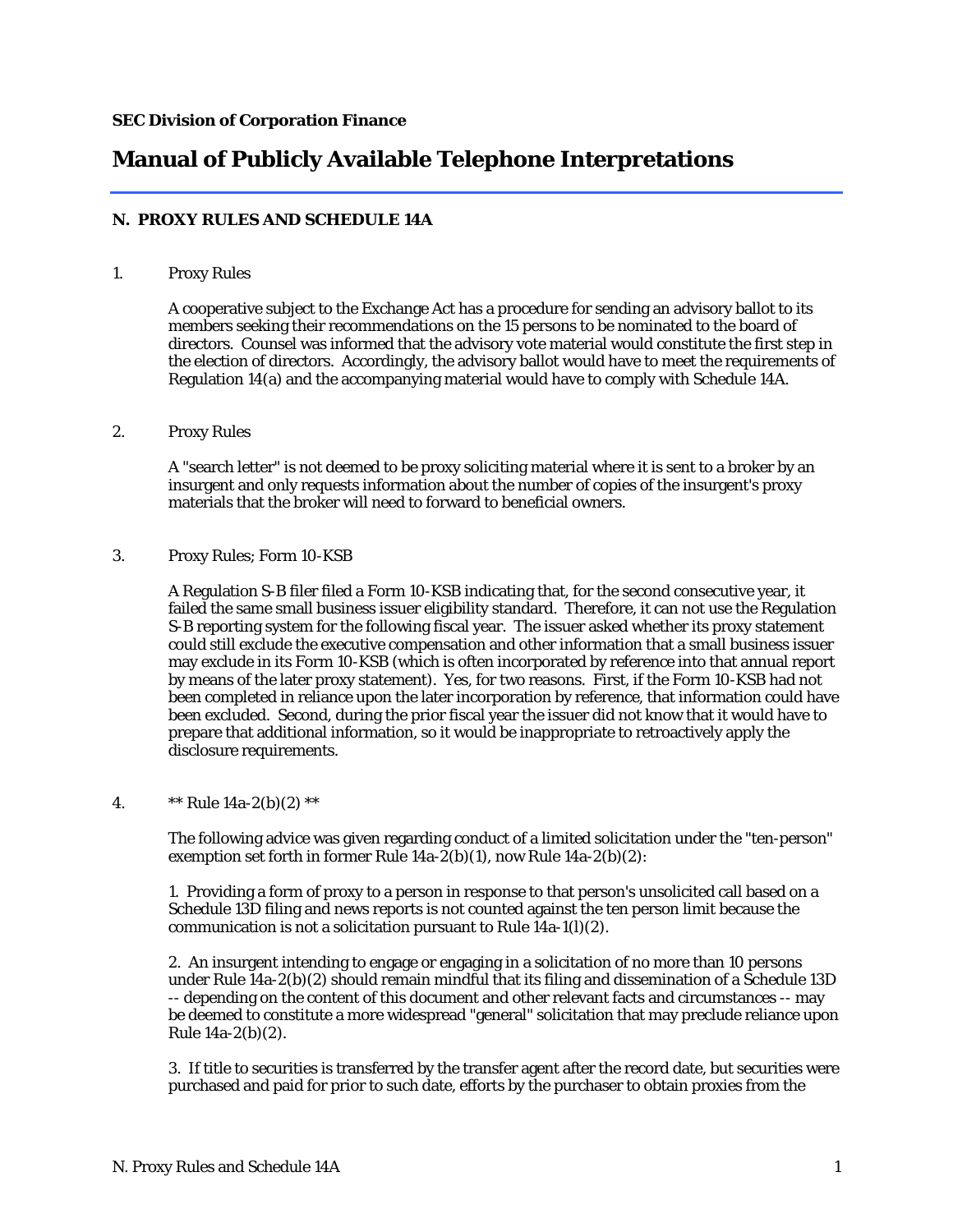sellers will be deemed an exempt solicitation under Rule 14a-2(a)(2), and will not count toward the ten-person limitation of Rule 14a-2(b)(2).

4. A solicited person holding in several nominee accounts will be deemed one "person" for purposes of Rule 14a-2(b)(2).

#### 5. Rule 14a-3

A special meeting of a limited partnership for the purpose of adding a general partner would be analogous to an annual meeting to elect directors, or a special meeting in lieu of an annual meeting to elect directors for a corporation. Accordingly, an annual report prepared in accordance with Rule 14a-3 should be provided to the limited partners in connection with the meeting. However, in no event would the partnership be required to provide more than one annual report to the limited partners during any fiscal year.

#### 6. Rule 14a-3

Information required in the annual report to shareholders required by Rule 14a-3 to be distributed in connection with the same meeting of shareholders may be included in proxy statement contained in a Form S-4 registration statement. No separate annual report is required.

7. Rule 14a-3(b)

A limited partnership registered under Section 12(g) of the Exchange Act, which does not hold director elections and therefore does not solicit proxies for the elections of directors, is not required by Rule 14a-3 to file with the Commission copies of its annual report to security holders.

8. Rule 14a-3(c); Form 10-K

The annual report to shareholders must be filed as an exhibit to Form 10-K only if information contained in the annual report is incorporated by reference in the Form 10-K or the registrant specifically requests that the annual report be treated as part of the proxy soliciting material. Note, only those portions of the annual report incorporated by reference or specifically requested by the registrant to be treated as proxy soliciting material are deemed to be filed as part of the Form 10-K.

9. Rule 14a-4

The authority to cumulate votes among directors, in the discretion of the proxy, need not be printed in bold-face type on the proxy card itself pursuant to Rule 14a-4(b)(1). There should, however, be appropriate disclosure of cumulative voting in the proxy statement.

10. Rule 14a-6

The exemption from the requirement to file proxy materials in preliminary form for solicitations relating only to the approval or ratification of a compensation plan or amendments does not extend to the ratification or approval by security holders of awards made pursuant to such plans.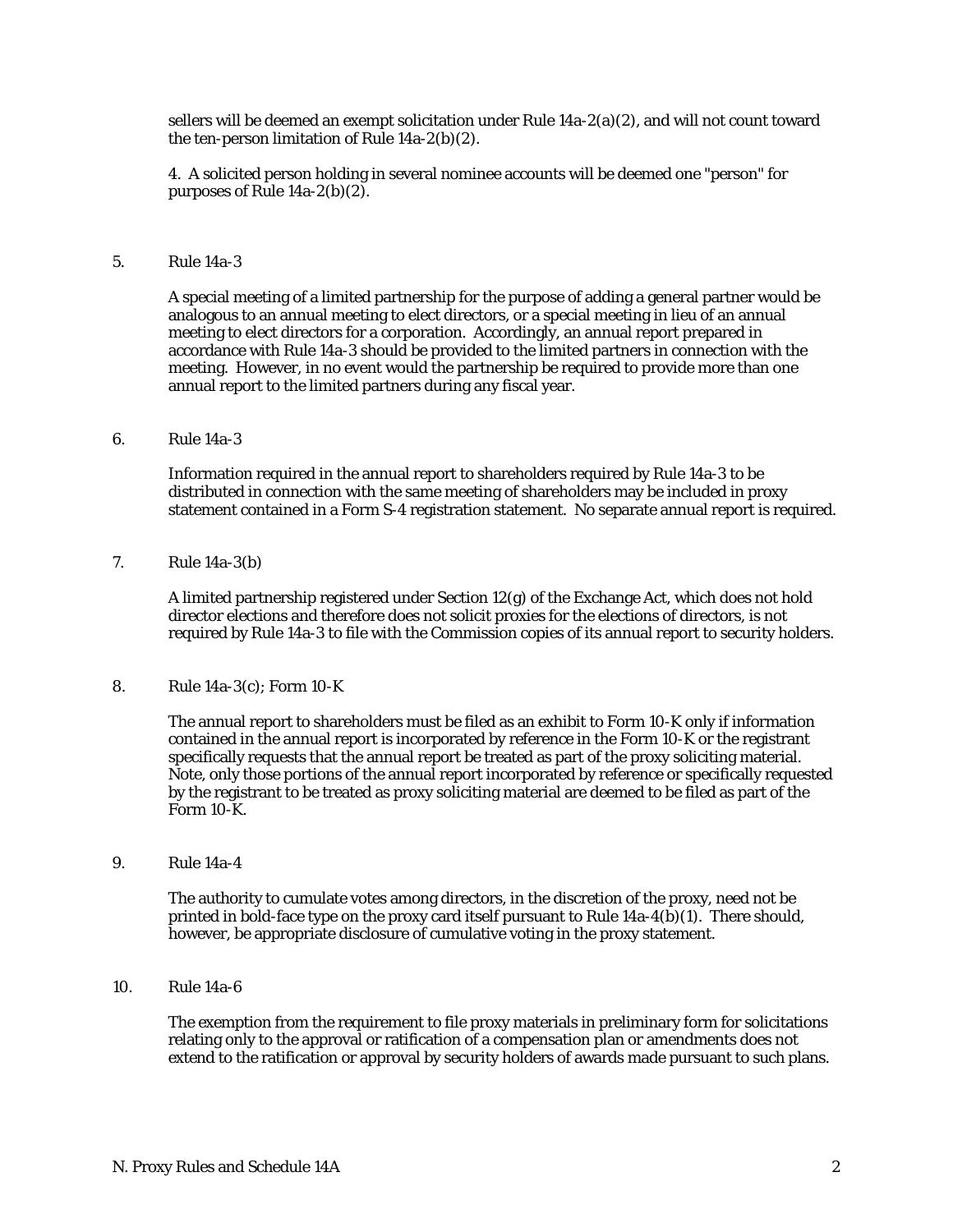## 11. Rule 14a-6(a)

The caller raised the question whether a preliminary proxy statement need be filed in connection with a proposed corporate name change to be submitted for shareholder approval at the issuer's annual meeting, along with a shareholder proposal and the election of directors. While the latter two items fall within one of five Rule 14a-6(a) exclusions from the preliminary proxy filing requirement, a change in the issuer's name to delete the surname of a long-dead founder that bore no relation to a change in the present membership of the board of directors would not appear to qualify for exclusion under the literal reading of the rule.

As set forth in Exchange Act Rel. No. 25217 (Dec. 21, 1987), the underlying purpose of these exclusions is "to relieve registrants and the Commission of unnecessary administrative burdens and processing costs associated with the filing the processing of proxy material that is currently subject to selective review in preliminary form." Consistent with this purpose and the reason for the name change proposal, the Division staff advised the requestor that a preliminary proxy filing relating to the planned name change was not required.

#### 12. Rule 14a-6(a)

Where a public utility holding company is asking shareholders to elect directors, ratify the selection of auditors and approve a charter amendment, and the solicitation with respect to charter amendment is exempt from proxy rules under Rule  $14a-2(a)(5)$ , the company is not required to file preliminary proxy material.

#### 13. Rule 14a-6(a)

The "10 day" period specified in the rule relates to calendar days rather than business days.

14. Rule 14a-6

For purposes of calculating the "10 day" period in Rule 14a-6, the date of filing is day one for purposes of counting the 10 calendar days. Ten calendar days must be complete before the materials are sent or given to security holders. Accordingly, the material may be sent or given to security holders at 12:01 a.m. on day eleven. As an example, assume the preliminary materials are filed on January 6. Calendar day ten, for purposes of Rule 14a-6, would be January 15, so the materials could be sent or given to security holders at 12:01 a.m. on January 16.

## 15. \*\* Rule 14a-6; Form S-4 \*\*

A registrant can use its S-4 proxy statement/prospectus as a red herring. Since 1992, registrants have been able to solicit immediately upon filing of a preliminary proxy statement (absent invocation of confidential treatment under Rule  $14a-6(e)(2)$ ) rather than waiting 10 days pursuant to Rule 14a-6(a), so long as the proxy card (whether in preliminary or definitive form) is not circulated. Because a vote on the transaction described would amount to an investment decision with respect to the securities being registered, no proxy card could be sent until after the registration statement became effective and the final prospectus was furnished.

## 16. \*\* Rule 14a-6; Form S-4 \*\*

An issuer filed a registration statement on Form S-4 that contained its proxy material. After the effective date of the registration statement, the issuer decided to mail an additional letter to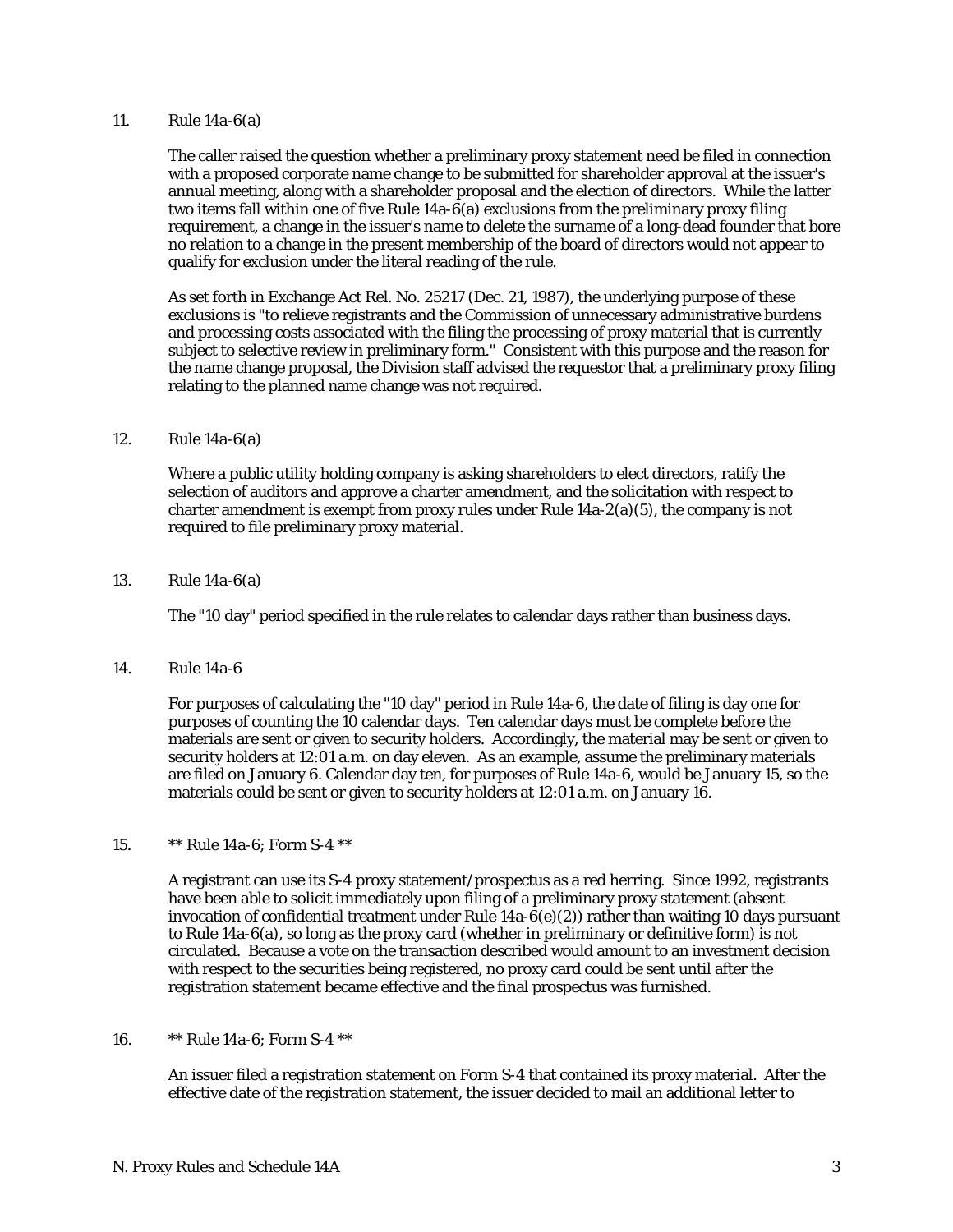shareholders in connection with the transaction. This letter is filed as additional soliciting material pursuant to Rule 14a-6 upon first use.

17. \*\*\*\* Rule 14a-9; Item 21 of Schedule 14A \*\*\*\*

When a company offers shareholders the option of submitting a proxy by Internet, the proxy statement should include a description of Internet voting procedures and the validity under applicable state law of proxies granted pursuant to this mechanism of electronic transmission. Rule 14a-9 requires similar disclosure on the proxy card.

#### 18. \*\* Rule 14a-11 \*\*

A parent that creates a subsidiary for the purpose of engaging in a proxy solicitation itself would be a participant in the solicitation pursuant to Rule  $14a-11(b)(2)$  and Instruction 3 to Item 4 of Schedule 14A.

## 19. \*\* Schedule 14A \*\*

A proxy statement requesting shareholder approval of the elimination of preemptive rights involves the modification of a security for purposes of Item 12 of Schedule 14A (and may be tantamount to creation of a new security, depending on the facts and circumstances, thereby raising an issue regarding Securities Act registration absent an exemption). Thus, the financial statement requirements of Item 13 would apply.

## 20. Schedule 14A

An issuer recently solicited proxies for the election of 15 directors. In about three months, the issuer hopes to acquire another company, and will hold a special meeting to elect one of the officers of the newly acquired company as a sixteenth director. The issuer asked whether the proxy material for the special meeting would have to include the information required by Items 6 and 7 of Schedule 14A for the 15 recently elected directors. The issuer was informed that Schedule 14A would require that information to be included in the proxy statement.

## 21. Schedule 14A, Note A

B is to be merged into A in a Rule 145 transaction. B's shareholders will be voting to approve the transaction and will become shareholders of A. A's shareholders are not voting on the proposed transaction. Three of B's directors will become directors of A. Pursuant to Note A to Schedule 14A the Form S-4 should contain the information required by Items 6 and 7 of Schedule 14A as to the A directors.

## 22. Schedule 14A, Item 5(d)

A "street name" holder of record (like Cede & Co.) of more than 5% of a company's stock need not be disclosed in a proxy statement where such person is not deemed to the beneficial owner of such shares pursuant to Rule 13d-3(d)(2).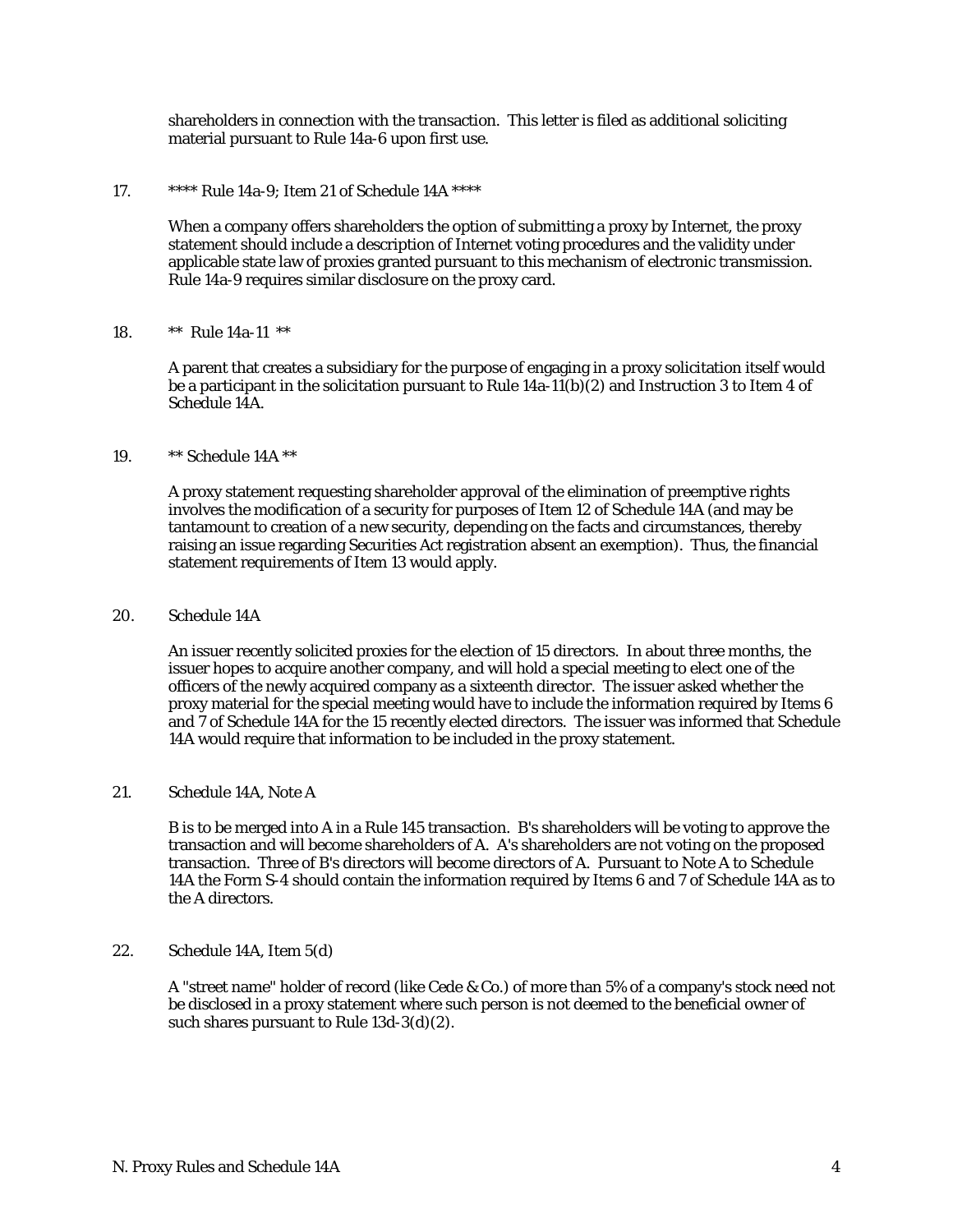## 23. Schedule 14A, Items 6 and 7

A company intends to solicit proxies for a special meeting at which management will propose a classification of the company's board of directors. Information need not be furnished pursuant to Items 6 and 7 of Schedule 14A, provided that the company submits the entire board to shareholders for their approval at the next annual meeting. This position was taken because the vote on the classification of the board would not enable any of the existing directors to serve for any longer term than the term for which they originally had been elected by shareholders.

24. \*\* Schedule 14A, Item 7(f) \*\*

The "total number of meetings of the board of directors" specified as the basis for calculation of director's attendance in Item 7(f) does not include board action by written consent.

25. Schedule 14A, Item 10

Any action on a compensation plan requires complete Item 10 disclosure. If the action proposed is just an amendment to an existing plan (e.g., adding shares available under an option plan), the Item 10 disclosure still must include a complete description of all material features of the plan (Item  $10(a)(1)$ ) as proposed to be modified, including the material differences from the existing plan (Instruction 2).

26. \*\* Schedule 14A, Item 10 \*\*

Full Item 10 disclosure would be required where a plan is being amended to add a new class of participants. See Instruction 2.

27. \*\* Schedule 14A, Item 10, Instruction 3 \*\*

If a plan to be acted upon is set forth in a written document, it should be filed along with the proxy statement and form of proxy. It does not have to be provided to security holders unless it is a part of the proxy statement.

28. Schedule 14A, Item 10(a)(2)

Item  $10(a)(2)(i)$  disclosure regarding benefits or amounts that will be received by or allocated to each of the named executive officers and certain groups typically will only be called for if the plan being acted upon is: (i) a plan with set benefits or amounts (e.g., director option plans); or (ii) one under which some grants or awards have been made by the board or compensation committee subject to shareholder approval (e.g., action is to add shares available under an existing option plan, because there are not enough shares remaining under the plan to honor exercises of all outstanding options).

29. Schedule 14A, Item 10(a)(2)

If the New Plan Benefits Table is required, all of the individuals and groups for which award or benefit information is required should be listed (including those for which the amount to be reported is "0").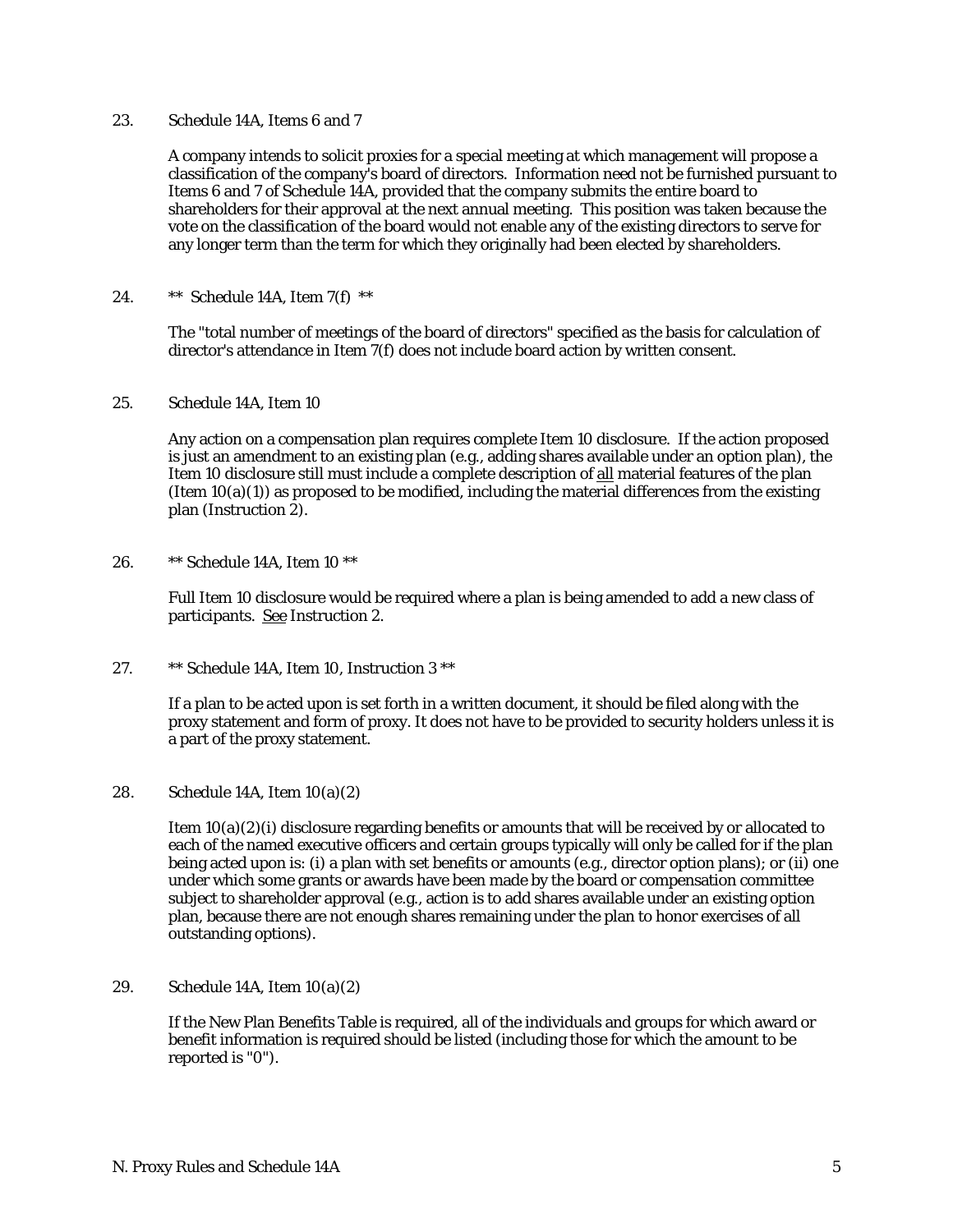30. Schedule 14A, Item 10(a)(2)

Other information (such as that called for by Item 10(b)) should not be mixed in with that required to be in the New Plan Benefits Table.

31. Schedule 14A, Item 10(a)(2)

Additional columns should be added to the New Plan Benefits Table for each plan for which information is required.

32. Schedule 14A, Item 10(a)(2)

For option plans, no "dollar value" information should be given in the Table (i.e., no 5%/10% or Black-Scholes valuation). The number of shares underlying options should be provided in the "Number of Units" column.

33. Schedule 14A, Item 10(a)(2)(iii)

The language of Item  $10(a)(2)(iii)$  relating to "if the plan had been in effect" contemplates plans that were not in effect for the prior year. Accordingly, Item  $10(a)(2)(iii)$  disclosure of actual awards under an existing plan for the last year is not required. Disclosure under this item would be required when action is being taken on an existing plan only where the existing plan is being amended to alter a formula or other objective criteria to be applied to determine benefits.

34. Schedule 14A, Item 10(a)(2)(iii)

As with prospective benefits under Item  $10(a)(2)(i)$ , the "pro forma" presentation of what would have been received under the plan is not applicable where awards are discretionary (and thus, not determinable).

35. Schedule 14A, Item 10(a)(2)(iii)

This disclosure requirement applies only to plans that have objective criteria for determining the compensation thereunder, so that the registrant can take the criteria and, assuming the variables of the last year, determine what would have been paid under the plan had it been in place then. An example would be a bonus or long-term incentive plan with award opportunities based upon a fixed percentage of salary and actual payment earned based upon corporate performance against fixed measures (such as percentage growth in earnings over previous years).

36. Schedule 14A, Item 10(b)(2)(i)

Disclosure should address each item required  $((A)$ - $(E)$ ) for each grant of or plan containing options, warrants, or rights submitted for shareholder approval.

37. Schedule 14A, Item 10(b)(2)(i)(D)

"Market value of the securities underlying the options, warrants or rights as of the latest practicable date" may be presented as either: (i) market price per share or (ii) aggregate market value of the total number of shares underlying all options (granted or available for grant) under the plan.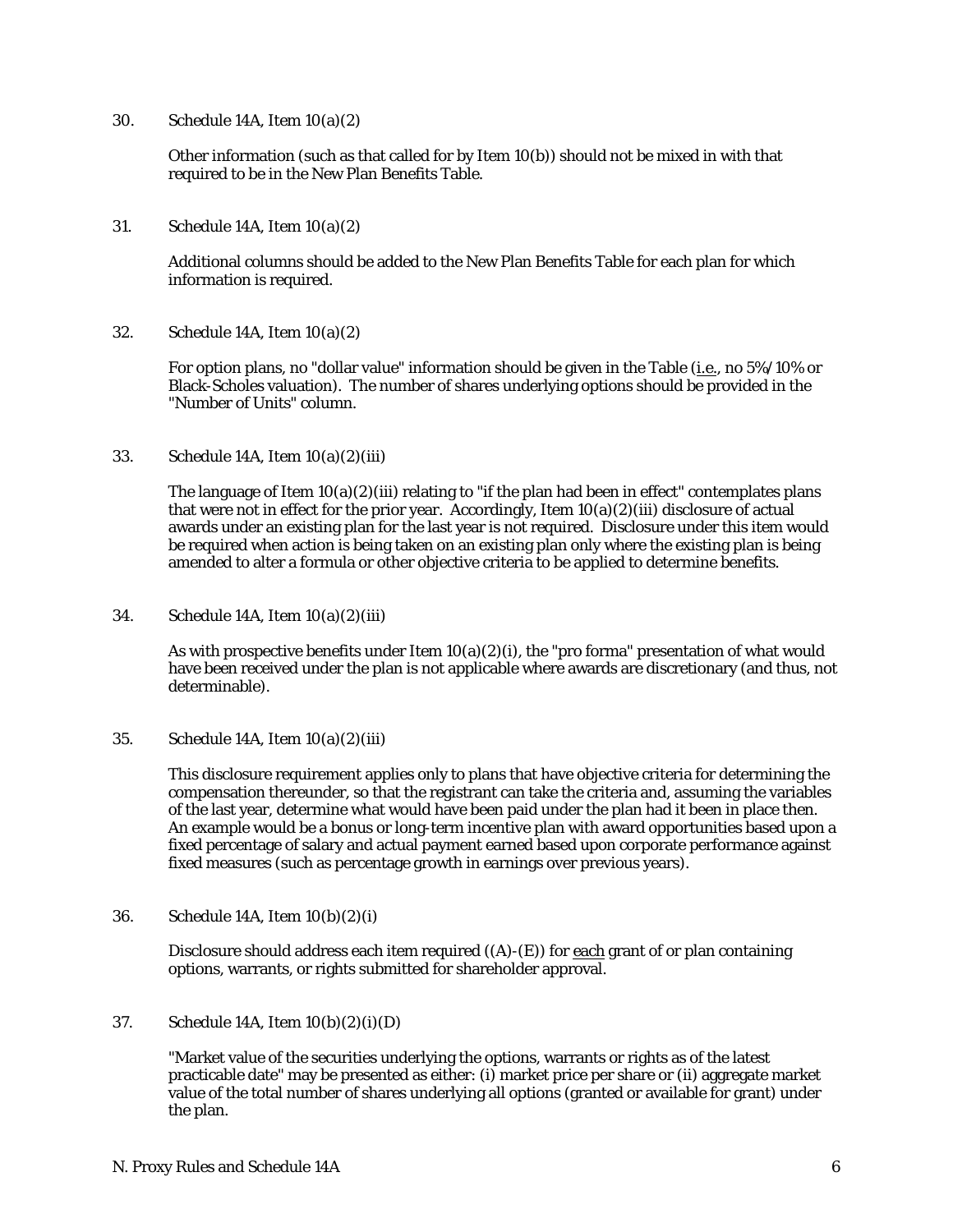## 38. Schedule 14A, Item 10(b)(2)(ii)

The requirement to "state separately the amount of such options received or to be received" by each named executive officer, each director nominee, and certain other persons and groups only covers options under the plan upon which action is being taken. For example, the Item would be inapplicable if a new plan were being considered, because there have been no grants under that new plan to report. No disclosure is required if a new plan is being considered, even if the company has other plans under which there have been or will be options granted, and even if a previous or existing plan appears identical to the new plan in all but name.

39. Schedule 14A, Item 10(b)(2)(ii)

This disclosure does not have to be in a table; narrative disclosure is acceptable.

40. Schedule 14A, Item 10(b)(2)(ii)

This Item covers all options received at any time (not just last year), and options to be received (if determinable) by the specified persons and groups. The information should be given for each separate individual and group (including those for which the amount of options received or to be received is "0").

41. Schedule 14A, Item 13

A proxy statement seeking shareholder approval of an increase in authorized common shares and the elimination of an authorized but unissued class of preferred stock would not require the inclusion or incorporation of financial statements. See Item 13, Instruction 1 of Schedule 14A.

42. Schedule 14A, Item 13(b)(2)

The Division staff took the position that the proxy statement may incorporate by reference from a prospectus the information required by paragraph (a) of this Item despite the fact that Item 13(b)(2) refers only to a "previously-filed statement or report".

43. \*\* Schedule 14A, Item 13 (Instruction 1) and Item 14 (Instruction 2) \*\*

> The financial statements required by Item 13 of Schedule 14A were not required in a proxy statement filed in connection with a merger intended solely to change the issuer's domicile from one state to another.

44. Schedule 14A, Item 14(a)(12)

Counsel inquired as to whether disclosure of market prices was required in a Delaware reincorporation proxy statement. The Division staff advised that if the transaction would have a material effect on the securities, the disclosure required by Item  $14(a)(12)$  would be required.

45. \*\*\*\* Schedule 14A, Item 21; Rule 14a-9 \*\*\*\*

When a company offers shareholders the option of submitting a proxy by Internet, the proxy statement should include a description of Internet voting procedures and the validity under